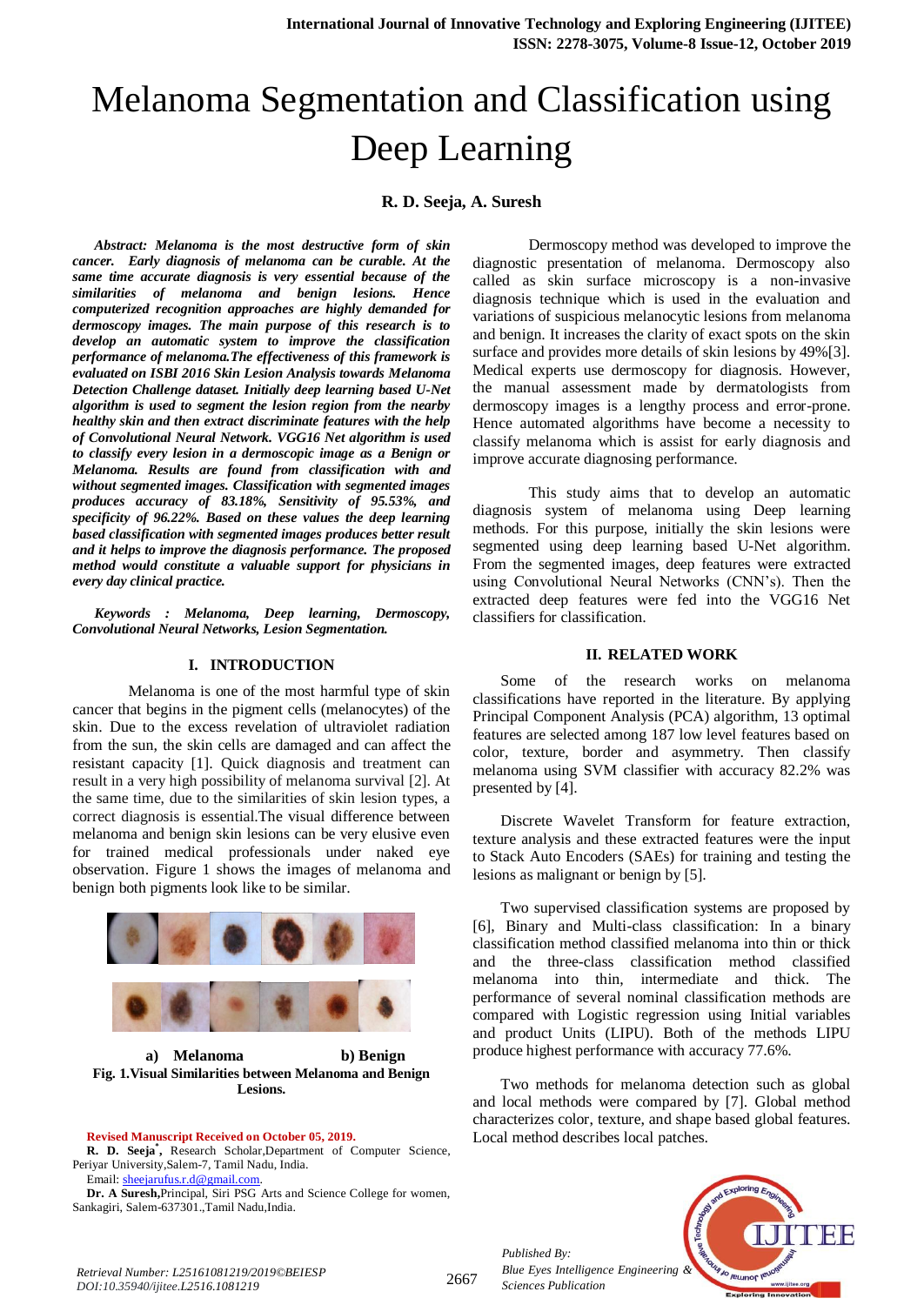Different combinations of parameters were used to analyze the performance of classifier for each feature.Classification process uses Ada boost, KNN, and texture feature and local features with BoF provides slightly better result.

In paper [8], uses Region based Statistical Region Merging (SRM) algorithm is used for segmentation. Vector based Speeded Up Robust Features (SURF) technique is adopted for feature extraction and texture analysis. It uses Hessian matrix approximation for feature point detection and Haar-wavelet response for feature descriptions. Multi-Support Vector Machine classifier is used for classification provides 86.37% accuracy.

Many of the previous studies extract low level features from skin lesion images as a stage before classification, while convolutional Neural Networks are proficient of learning all the deep features without the necessity of other algorithms. Recently, CNN based algorithms have exposed successful results in segmentation and classification of skin lesion images.

Hybrid system for melanoma classification was proposed by [9]. Convolutional Neural Networks (CNNs), Support Vector Machine (SVM) and Sparce Coding were integrate to classify melanoma.

Multi scale integration approach for segmentation and proposed three classification approaches multiclass classification, Binary classification, and ensemble model was introduced by [10].

Romero and others [11] applied VGG net convolutional neural network architecture for two class classification for melanoma and benign lesions, and also uses the Transfer learning model.A sensitivity of 78.66% was achieved for classification process.

Linear classifier to classify 10 different skin lesions was proposed by [12]. Fully Convolutional Neural network is used to extract multi scale features. This test was conducted with 1300 non dermoscopic images taken from standard camera. An accuracy of 81.8% was achieved for 10 different types of skin lesion images.Several automated approach has been reported for melanoma classification with some hand crafted feature extraction methods and without segmentation process. To overcome the gaps in melanoma classification problems, the best deep learning based segmentation and classification methods are applied to increase classification accuracy.

# **III. METHODOLOGY**

In this section, the proposed technique of melanoma classification is described. Figure 2 shows a block diagram of the proposed method. As an initial step, the skin lesion region is segmented from the neighboring healthy skin by using deep learning based U-net algorithm and then extracts discriminate features with the help of Convolutional Neural Network. VGG16 Net algorithm is applied to classify each skin lesion in a dermoscopic image as a Melanoma or Benign.

SVM classifiers. The evaluation result showed that color feature dominate



# **Fig. 2. Block Diagram**

# *A. Lesion Segmentation*

Segmentation is the process of splitting an image into multiple segments, set of pixels. Segmentation is needed to improve the image contrast and reduce the noise levels. There are various forms of network architectures that can have performed segmentation. Here U-net algorithm has been adopted. The U-Net has CNN architecture for fast and accurate segmentation of images. This network combines Convolutional network architecture with a de-convolutional architecture to produce the segmentation. It is a grouping of De-convolutional network and Fully Connected Network (FCN) [13].

# *a)Contracting:*

Figure.3 reveals the U-Net Architecture which consists of contracting path and an expansive path. The contraction section contains many convolutional blocks. Each block receive an input and applies two convolutional layers of size 3x3 and followed by a Rectified Linear Unit (ReLU) and a max-pooling layer of size 2x2. The number of channels or feature maps are doubles after each block so U-Net design can learn the complex images effectively. The bottom layer intermediates contraction and Expansion layers.

# *b)Expanding*

*Published By:*

*Sciences Publication* 

Expanding layer also consists of many blocks. Each block passes the input to convolutional layer of size 3x3 and followed by a up sampling layer of size 2x2. After each block, the number of channels used by convolutional layer becomes half of a size. However, all the time the input is also appended by the channels of corresponding contraction layer. This integrated image is then led to a convolutional and ReLu layer. Hence the cropping is required due to the loss of border pixels in every convolution. At the last layer, a 1x1 convolution is applied to map each 64 component feature vector to the required number of classes.

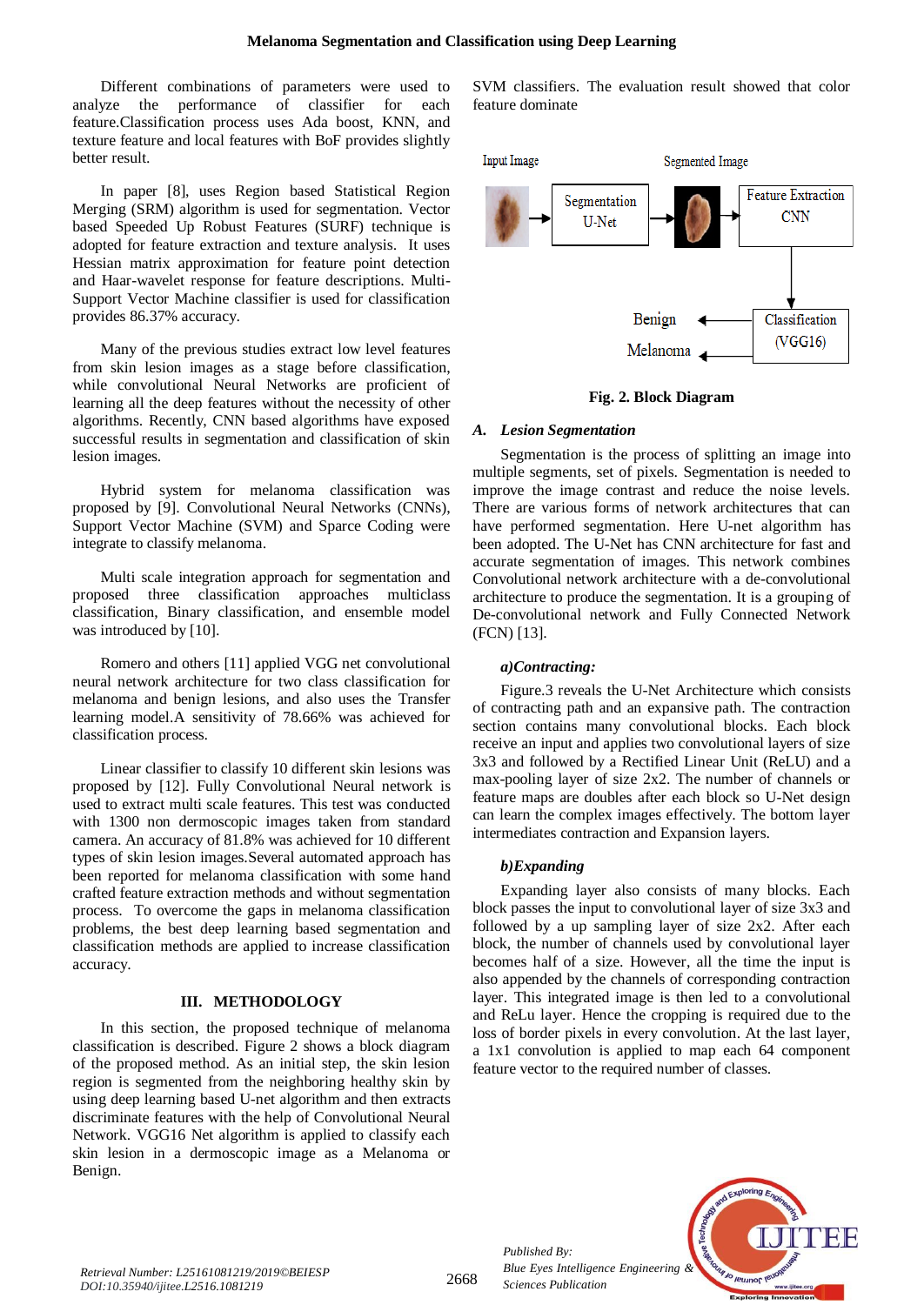



**Fig. 3. U-Net Architecture** 

#### *B. Feature Extraction*

Feature extraction is a method to extract the unique feature of the skin lesion from segmented image. In some articles small set of features or hand crafted features were extracted but there is a chance to missing some accurate features. Convolutional neural networks automatically extract high level features effectively without the need of manual feature extraction task. In medical imaging there has been a high demand for deep learning methods [14]-[15].

# *a) CNN Architecture*

Convolutional Neural Network (CNN) is a best standard and dominant algorithm for deep learning in areas such as image recognition, segmentation and classification [16]. It consists of an input layer, an output layer and several hidden layers in between.Hidden layers in which the features are extracted. It performs three operations: Convolution, Pooling and Rectified Linear Unit (ReLU). In Convolutional layer several convolutional filters are applied the input images; each filter activates certain features from the image. Pooling layer reduces the number of parameters by simplifying the output performance of nonlinear down sampling. Rectified Linear unit (ReLU) helps for faster and effective training by changing negative values to zero and retaining positive values. Because of that the above three operations are repeated over hundreds of layers, with each layer learning to identify different features.

Classification layer: After all features were detected, the CNN architecture transferred to classification. Fully connected layer is used for actual classification task. It will be able to predict the number of classes that the network has present.

#### *C. Classification*

#### *a) VGG16-Net Architecture:*

The VGG16 network is a convolutional neural network model comprises 16 convolutional layers with 3x3 filter size, five max-pooling layers with 2x2 window size. A heap of convolutional layers is followed by three fully connected layers. Figure 4 shows architecture of VGG 16 network architecture. It consists of five convolutional blocks; first two blocks have two convolutional layers and one max-pooling layer. Remaining three blocks have three convolutional layers and one max-pooling layer. The Input of first convolutional block is 240x240x3, because of RGB image the channel size is 3. Output of first block is 120x120 x 64 that is 64 channels. This feature map is fed into the input of second block and so on. For the coming blocks output is reduced half the size and the channel size is doubled. The final feature map produced by fifth block of size 7x7x512.

*Published By: Blue Eyes Intelligence Engineering & Sciences Publication* 

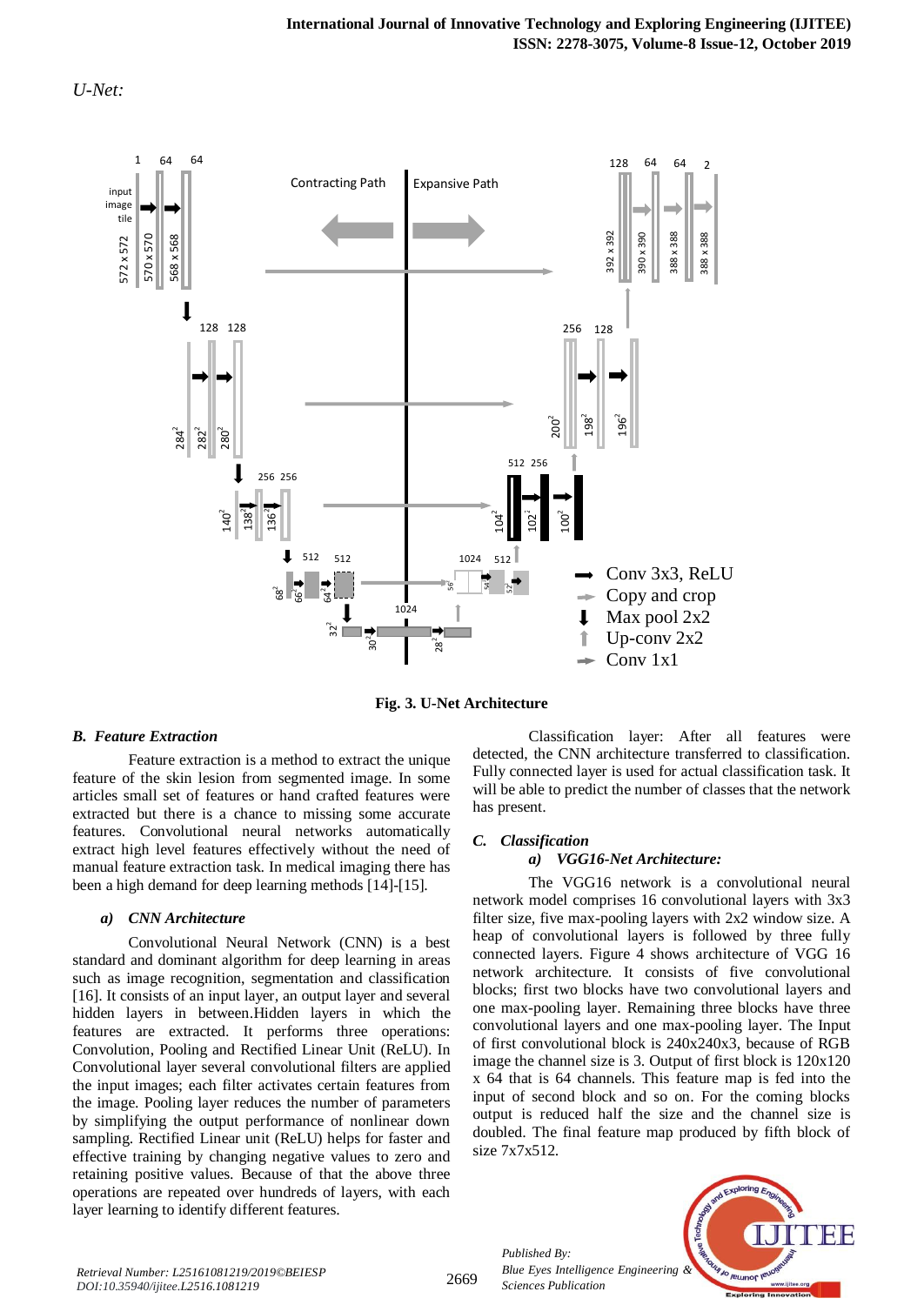Fully connected classifier has 3 layers and the first fully connected (Dense) layer have 4096 outputs, second fully connected (Dense) layer have 1000 outputs, the third (Dense) layer performs classification and it contains 2 output which is melanoma or Benign.

that the test indicates the patient who has a specific disease. TN means that the test indicates the non-disease patient has

a disease. Likewise, FP means the test falsely indicates the non-disease patient has a disease, and FN means that the test falsely indicates the actual patient has no disease.

Sensitivity shows the ability to absolutely identify the patients with malignant melanoma that is the proportion of patients who are diagnosed exactly as patients.



**Fig. 4. Architecture of VGG16 Network**

# **IV. EXPERIMENTAL RESULTS**

#### *A. Dataset*

Experiments are achieved to evaluate the method on a public challenge dataset of skin lesion Analysis towards Melanoma detection released with ISBI 2016 [17]. This dataset is released by the International Skin Imaging Collaboration (ISIC).The challenge consists of three parts Part 1, part 2 and part 3. The challenge was further divided into sub challenges for segmentation, feature extraction and classification.

The experiment is carried out with 900 dermoscopic images taken from part1 as training image for segmentation with ground truth. Another 900 images from part3 is held out as test dataset for segmentation. From the 900 segmented images 90% of the images are used as training data for classification. Remaining 10% images held out as test data to predict the result.

#### *B. Performance Metrics:*

For performance measurement, the proposed work is evaluated using Accuracy, Sensitivity and Specificity[18]. These metrics are defined in terms of the number of True Positives (TP), True Negatives (TN), False Negatives (FN) and False Positives (FP). True Positive(TP) means

Sensitivity = 
$$
\frac{TP}{TP+FN}
$$

Specificity shows that the non-disease patient has a negative result that is the percentage of non-melanoma people who are identifiedexactly as healthy.

$$
Specificity = \frac{TN}{TN + FP}
$$

Accuracy shows the possibilityof the correct determination that is the percentage of patients and healthy people who are diagnosed correctly.

$$
Accuracy = \frac{TP+TN}{TP+TN+FP+FN}
$$

*Published By: Blue Eyes Intelligence Engineering & Sciences Publication* 



*Retrieval Number: L25161081219/2019©BEIESP DOI:10.35940/ijitee.L2516.1081219*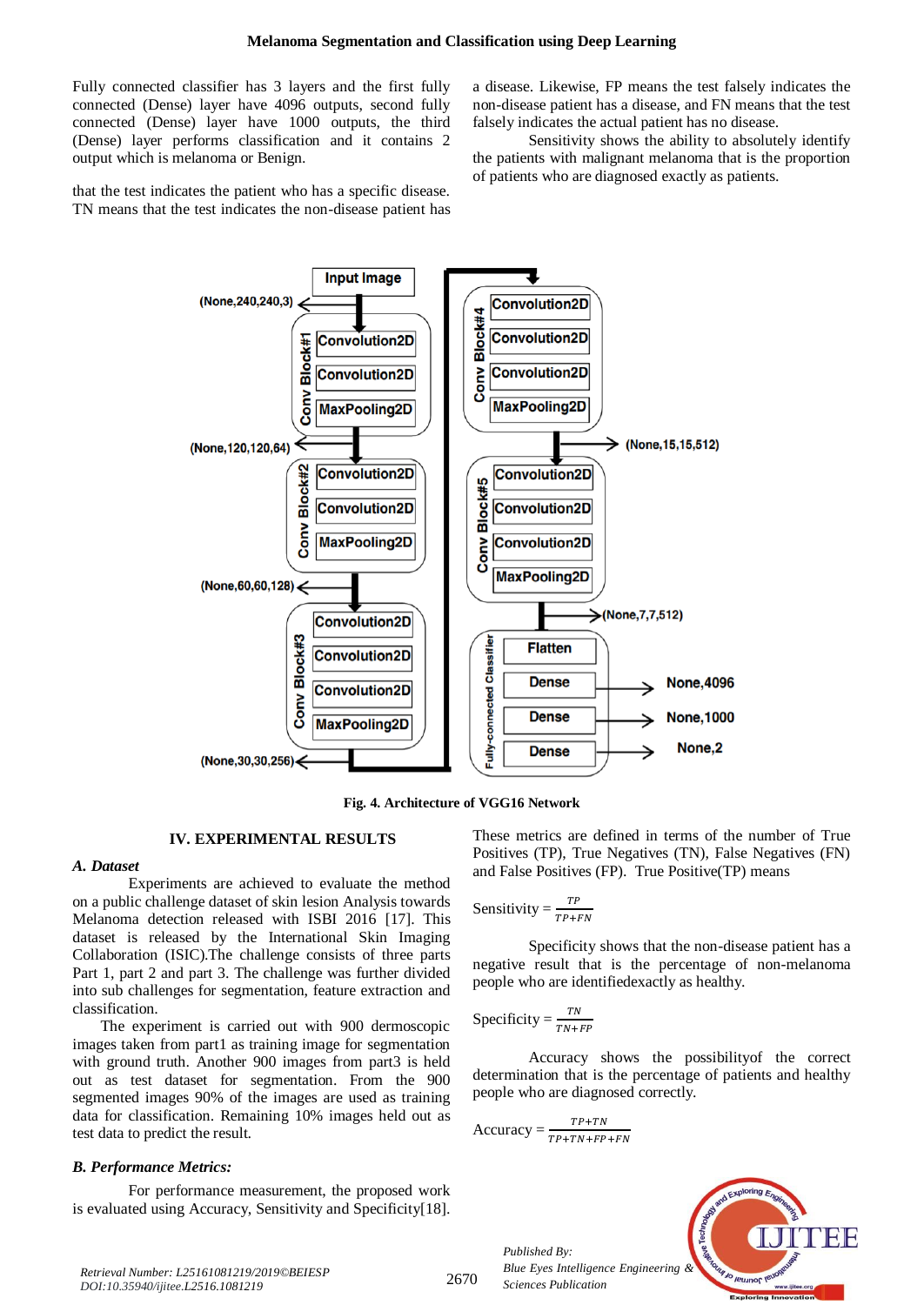# *C. Results and Analysis:*

The classification performance of the proposed system is assessed by VGG-16 network algorithm. Twoexperiments are implemented using the same dataset.First classification experiment is executed with the original dataset with segmentation using U-Net algorithm.

Second classification experiment is executed with the same dataset without segmentation. Both tests are conducted using VGG-16 network algorithm. Table.1 shows the computed classification performance results.

|  | Table I: Classification Result for the proposed Method |  |  |  |
|--|--------------------------------------------------------|--|--|--|
|--|--------------------------------------------------------|--|--|--|

|                    | With         | Without      |
|--------------------|--------------|--------------|
|                    | segmentation | segmentation |
| <b>Accuracy</b>    | 83.18        | 76.08        |
| <b>Sensitivity</b> | 95.53        | 93.45        |
| <b>Specificity</b> | 96.22        | 92.96        |

By comparing the values listed in this table, it is observed that VGG-16 Net Classifier with U-Net based segmentation achieves much better result than VGG-16 Net classifier without segmentation. This is because unsegment image size is very large and artifacts in images. Deep Learning based segmented images can generate more discriminate features for better recognition. VGG-16 classifier with U-Net based segmentation predicts accuracy of (83.18%), Sensitivity of (95.53%) and Specificity of (96.22%). VGG-16 classifier without segmentation predicts accuracy of (76.08%) , sensitivity of (93.45%) and specificity of (92.96%). Figure 5 describes that deep learning based classification with segmented image produce better accuracy, sensitivity and specificity than the classification without segmented image.





#### **V. CONCLUSION**

In this paper, a U-Net based segmentation and CNN based classification to achieve the challenges of automated melanoma classification in dermoscopy images, which consists of three steps: Segmentation, Feature Extraction and Classification. First the lesion regions are classified using VGG 16 algorithm with U-net based segmentation process and discriminate features are extracted using CNN. Further the same process is executed without segmentation process. Finally, it compares the classification result of both segmentation values and without segmentation values. Experiments conducted on the open challenge dataset of Skin Lesion Analysis towards Melanoma

Detection on ISBI 2016, based on the Accuracy, Sensitivity and Specificity. Result found with segmentation process produce better result compared to the other method. It is believed that the proposed deep learning based melanoma segmentation and classification system can be used as a part of more complex background for skin lesion analysis. In future, this concept can be extended to include integrating probabilistic graphical models into this network to produce more applications.

#### **REFERENCES**

- 1. Narayanan DL, Saladi RN, Fox JL., "Ultraviolet radiation and skin cancer", International Journalof Dermatology, vol 49,no 9, pp. 978- 986, 2010.
- 2. American Cancer Society. 2016, Atlanta, GA USA: American Cancer Society, 250 William Street, NW, Atlanta GA.
- 3. Kittler H, Pehamberger H, Wolff K, Binder M., "Diagnostic accuracy of dermoscopy", Lancet Oncology, vol 3,no 3,pp.159-165, 2002.
- 4. Ramezani M, Karimian A, Moallem P., "Automatic detection of malignant melanoma using macroscopic images", Journal of Medical Signalsand Sensors,vol 4,no 4, pp. 281-290, 2014.
- 5. 5.Arasi MA, El-HorbatyES M, Salem AB M, El-Dahshan ES A., "Stack Auto encoders approach for Malignant Melanoma diagnosis in Dermoscopy Images". 2017 IEEE International Conference on Intelligent Computing and Information systems, pp. 403-409, 2017
- 6. 6.Saez A, Sanchez-Monedero J, Gutierrez P A,Hervas-Martinez C., "Machine Learning methods for binary and multiclass classification of melanoma thickness from dermoscopic images", IEEE transaction on Medical Imaging, vol 35,no 4,pp1036-1045, 2016.
- 7. 7.Blum A, Luedtke H, Elwanger U, Schwabe R, Rassner G, Garbe C.," Digital image analysis for diagnosis of cutaneous melanomadevelopment of a highly effective computer algorithm based on analysis of 837 melanocytic lesions", British Journal analysis of 837 melanocytic of Dermatology ,vol 151,no 5, pp.1029-1038, 2004.
- 8. 8. Thompson F, Jeyakumar MK, "Vector based classification of dermoscopic images using SURF". International Journal of Applied Engineering Research",vol 12,no 8,pp.1758-1764, 2017.
- 9. 9.Codella N, Cai J, Abedini M, Garnavi R, Halpern A, Smith J.R., " Deep learning, Sparse Coding, and SVM for Melanoma Recognition in Dermoscopy Images", International workshop on machine learning in medical imaging", Springer,vol 9352. pp.118-126,2015.
- 10. 10.Bi L, Kim J, Ahn E, Feng D., "Automatic skin lesion analysis using large scale dermoscopy images and deep residual networks", arxiv:1703.04197v2. 2017.
- 11. 11. Romero Lopez A, Giro-i-Nieto X, Burdick J, Marques O,"Skin lesion classification from dermoscopic images using Deep Learning Techniques",13th IASTED International Conference on Biomedical Engineering,pp 49-54, 2017.
- 12. 12.Kawahara J, BenTaieb A, Hamameh G., " Deep features to classify skin lesions" , 2016 IEEE 13th International Symposium on Biomedical Imaging (ISBI), pp. 1397-1400, 2016.
- 13. 13.Ronneberger O, Fischer P, Brox T., " U-Net Convolutional networks for Biomedical image segmentation", International Conference on Medical Image Computing and Computer Assisted Intervention(MICCAI), Springer, LNCS, vol 9351: pp.234-241, 2015.
- 14. 14.Dhungel N, CarneiroG, Bradley AP., "Automated Mass Detection in Mammograms Using Cascaded Deep Learning and Random Forests," 2015 International Conference on Digital Image Computing: Techniques and Applications (DICTA).,pp. 1-8, 2015.
- 15. 15. Suk HI, Shen D, "Deep learning-based feature representation for AD/MCI classification",Medical Image Computing andComputer Assisted Intervention-MICCAI, vol. 16(pt 2), pp.583-590, 2013.
- 16. 16.Lecun Y, Bengio Y, Hinton G.," Deep Learning", Nature, vol.521, pp.436-444,2015.
- 17. 17.GutmanD, Codella N, Celebi ME, Helba B, Marchetti M, Mishra N, Halpern A., " Skin Lesion Analysis toward Melanoma Detection: A Challenge at the International Symposium on Biomedical Imaging (ISBI)" 2016 International Skin Imaging Collaboration (ISIC), arXiv : 1605.01397v1, 2016.
- 18. 18.Zhu W, Zeng N, Wang N., "Sensitivity, specificity accuracy associated confidence interval and ROC analysis with practical SAS implementations", Northeast SAS User Group proceedings, Section of Health Care and Life Sciences., pp.1-9, 2010.



*Retrieval Number: L25161081219/2019©BEIESP DOI:10.35940/ijitee.L2516.1081219*

*Published By:*

*Sciences Publication*